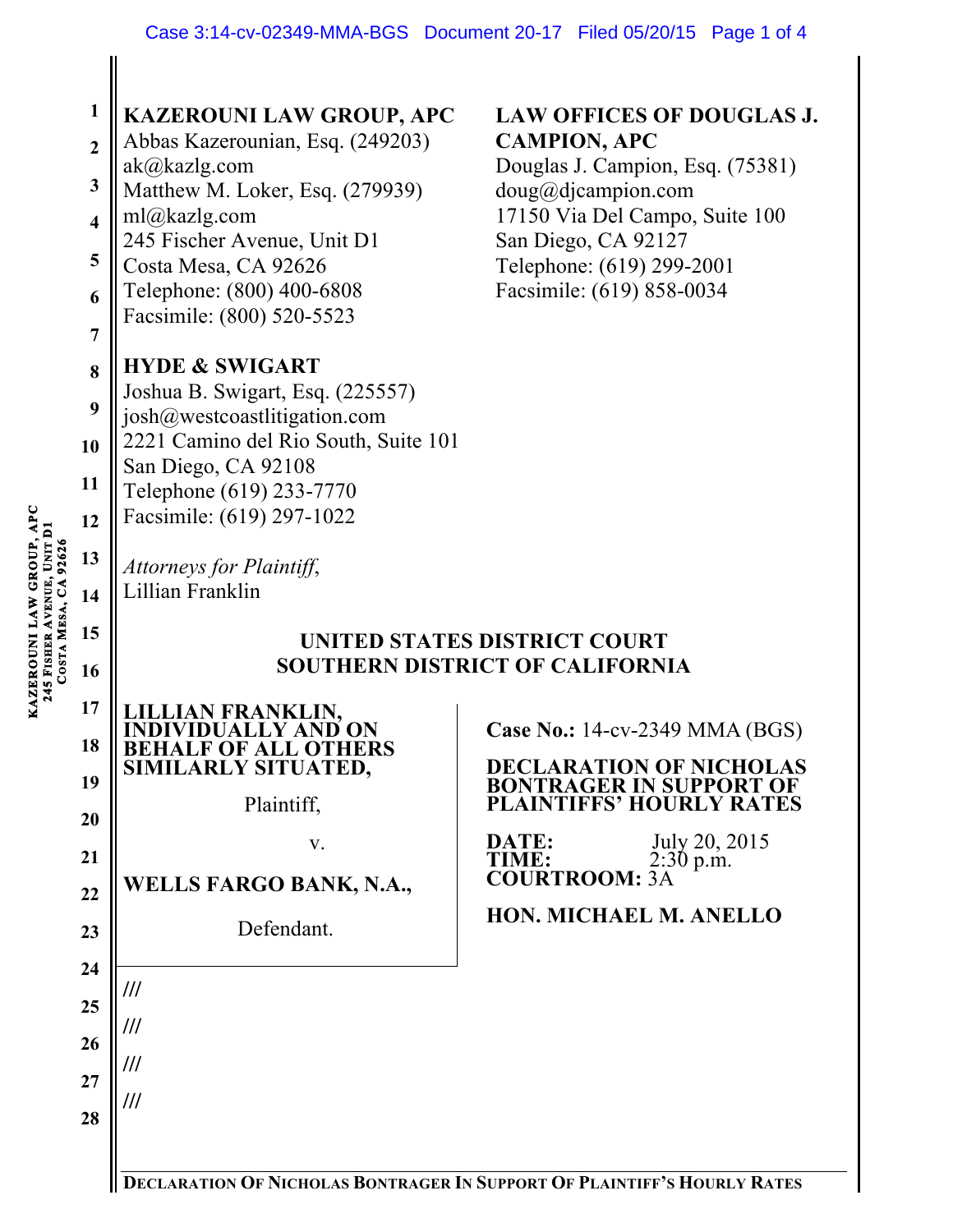State of California, and the United States of America, that the following statements are true:

1. I regularly practice before the Southern District of California and am familiar with the hourly rates charged by attorneys who practice in California District Courts, including this Court.

- **I, Nicholas Bontrager, declare under penalty of perjury pursuant to the laws of the State of California, and the United States of America, that the following statements are true:<br>
1. I regularly practice before the Southe** 2. I am one of the founding partners of Martin & Bontrager, APC, a full-service boutique consumer protection law firm which provides a broad spectrum of legal services to its clients, including (but not limited to) the Fair Debt Collection Practices Act (FDCPA), the Telephone Consumer Protection Act (TCPA), the Fair Credit Reporting Act (FCRA), the California Invasion of Privacy Act (CIPA), the Electronic Funds Transfer Act (EFTA), the Truth in Lending Act (TILA) and the United States Bankruptcy Code.
- 3. Prior to my employment at Martin & Bontrager A.P.C., I spent approximately six (6) years acting as the Department Head of two leading consumer law litigation firms where I co-managed each firm's nationwide FDCPA practice.
- **18 19 20 21 22 23 24 25 26 27** 4. In February of 2013, I was a guest speaker at the California Association of Collectors (CAC), District 5, Annual Meeting where I conducted a presentation and question and answer session regarding consumer rights and litigation pertaining to various consumer protection statutes including: Fair Debt Collection Practices Act, Rosenthal Fair Debt Collection Practices Act, Telephone Consumer Protection Act, and California Invasion of Privacy Act. 5. Since 2008, I have dedicated my practice exclusively to areas of consumer protection with a concentration in representing consumers pursuant to the Fair Debt Collection Practices Act (FDCPA), Rosenthal Fair Debt Collection Practices Act (RFDCPA), Fair Credit Reporting Act (FCRA), Telephone
- **28**

**1**

**2**

**3**

**4**

**5**

**6**

**7**

**8**

**9**

**10**

**11**

**12**

**13**

**14**

**15**

**16**

**17**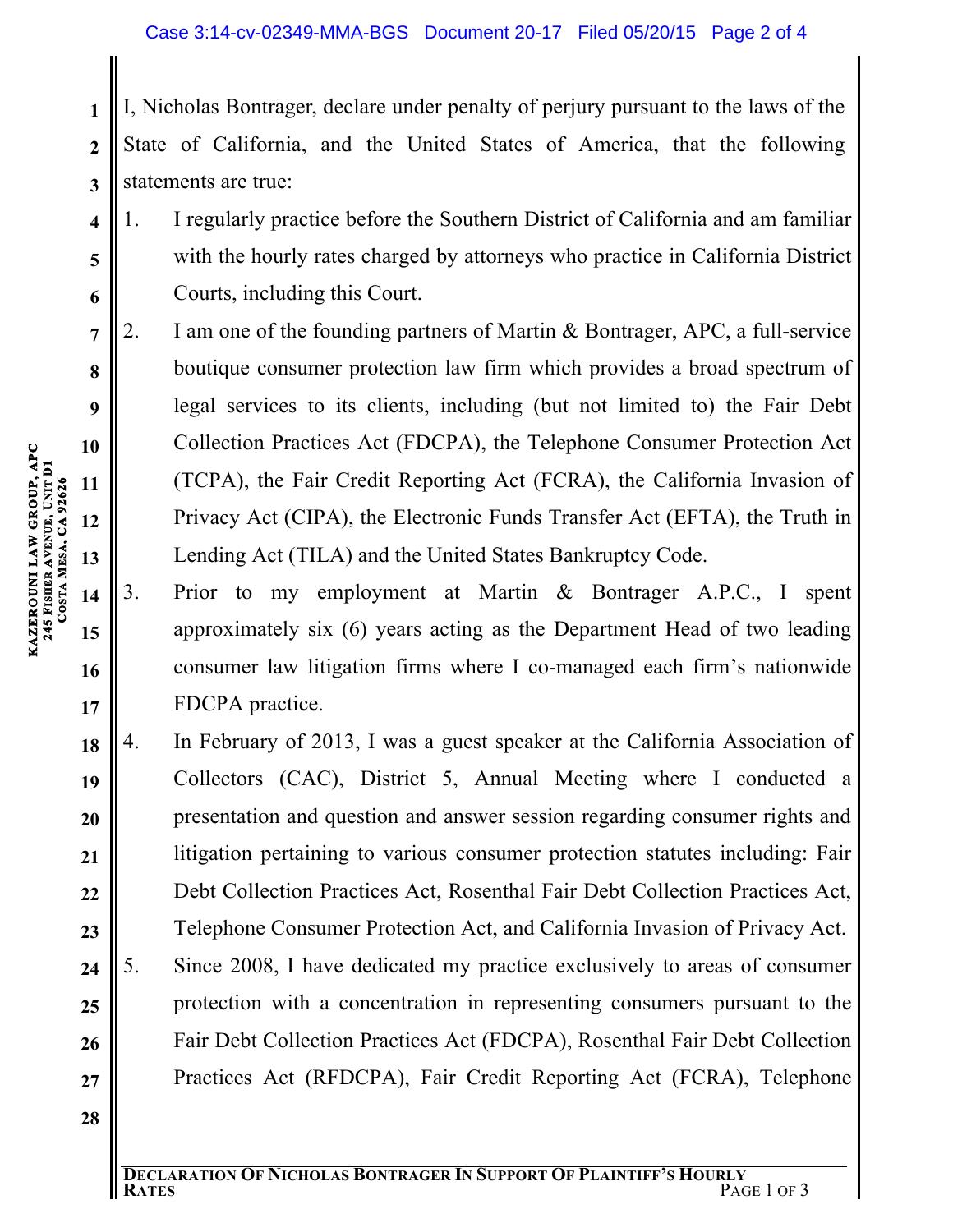- Consumer Protection Act (TCPA), and the California Invasion of Privacy Act (CIPA).
- 6. I have acted as lead counsel in over 3,000 RFDCPA/FDCPA actions filed in California, Colorado, Florida and Illinois or that have been successfully settled prior to litigation. I have acted as associate/assisting/consulting counsel in thousands of other FDCPA actions filed or successfully settled prior to litigation throughout the country.
- 7. I have personally tried several RFDCPA/FDCPA actions to jury verdict or Judgment in the State of California.
- **10 12** 8. In 2009, WebRecon, LLC reported that I was the second 'most active' FDCPA attorney in the United States for that calendar year, representing well over 300 consumers in federal courts alone.
	- 9. I have acted as lead or co-lead counsel in approximately fifteen (15) consumer law actions which have resulted in Federal or Westlaw published opinions and orders.
- **16 17 18 19 20 21** 10. I have been asked by the Plaintiff's attorneys in the above-captioned matter to review the attorneys' time incurred in this case, and I find that the time spent and work performed by the attorneys, law clerks, paralegals, and legal assistants is reasonable and necessary given the complexity of the issues presented and the experience necessary to successfully prosecute a claim under the Telephone Consumer Protection Act.
- **22 23** 11. I have reviewed the biographical information pertaining to Plaintiff's attorneys who performed work in this case.
- **24 25 26 27** 12. The hourly rate in California State Courts for an attorney with Joshua B. Swigart's experience and expertise in consumer litigation would be in the range of \$595.00 per hour for this type of litigation. Therefore, \$595.00 per hour would be a reasonable and appropriate hourly rate for Mr. Swigart.
- **28 ///**

**1**

**2**

**3**

**4**

**5**

**6**

**7**

**8**

**9**

**11**

**13**

**14**

**15**